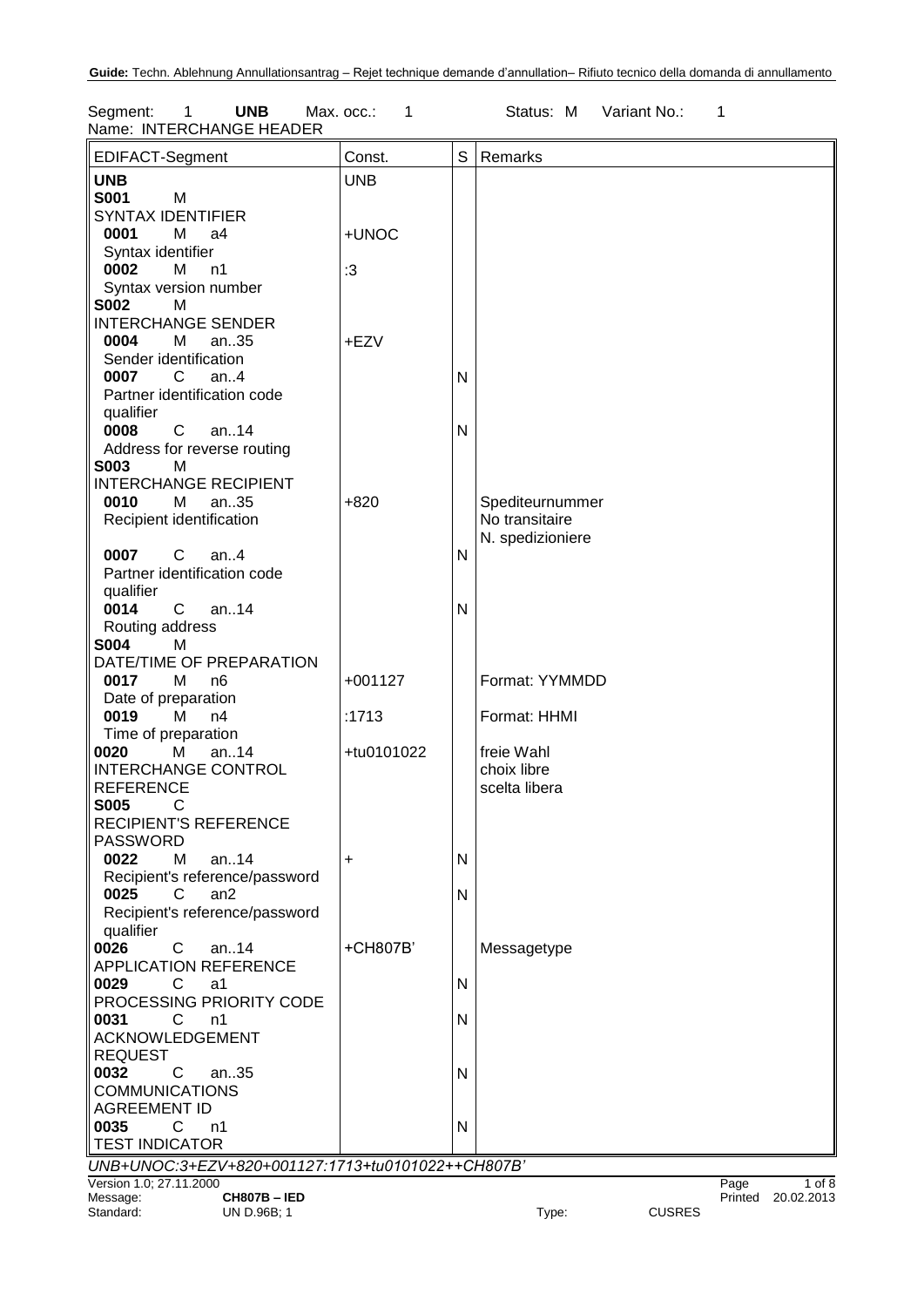| Segment: 2           | UNH | Мах. осс.: |  | Status: M Variant No.: |  |
|----------------------|-----|------------|--|------------------------|--|
| Name: MESSAGE HEADER |     |            |  |                        |  |

| EDIFACT-Segment                                             | Const.     | S | Remarks       |
|-------------------------------------------------------------|------------|---|---------------|
| <b>UNH</b>                                                  | <b>UNH</b> |   |               |
| 0062 M an14                                                 | $+$ tu0233 |   | freie Wahl    |
| <b>MESSAGE REFERENCE</b>                                    |            |   | choix libre   |
| <b>NUMBER</b>                                               |            |   | scelta libera |
| <b>S009</b><br>M                                            |            |   |               |
| <b>MESSAGE IDENTIFIER</b>                                   |            |   |               |
| 0065<br><b>M</b><br>an.6                                    | +CUSRES    |   |               |
| Message type identifier                                     |            |   |               |
| <b>0052</b> M an3                                           | :D         |   |               |
| Message type version number                                 |            |   |               |
| 0054 M<br>an.3                                              | :96B       |   |               |
| Message type release number                                 |            |   |               |
| 0051 M an2                                                  | :UN'       |   |               |
| Controlling agency                                          |            |   |               |
| 0057 C<br>an.6                                              |            | N |               |
| Association assigned code                                   |            |   |               |
| 0068 C an35                                                 |            | N |               |
| <b>COMMON ACCESS</b>                                        |            |   |               |
| <b>REFERENCE</b>                                            |            |   |               |
| <b>S010</b><br>-C                                           |            |   |               |
| STATUS OF THE TRANSFER                                      |            |   |               |
| $M$ n2<br>0070                                              |            | N |               |
| Sequence message transfer                                   |            |   |               |
| number                                                      |            |   |               |
| C a1<br>0073                                                |            | N |               |
| First/last sequence message                                 |            |   |               |
| transfer indication<br>111111111110000101100000000000111111 |            |   |               |

*UNH+tu0233+CUSRES:D:96B:UN'*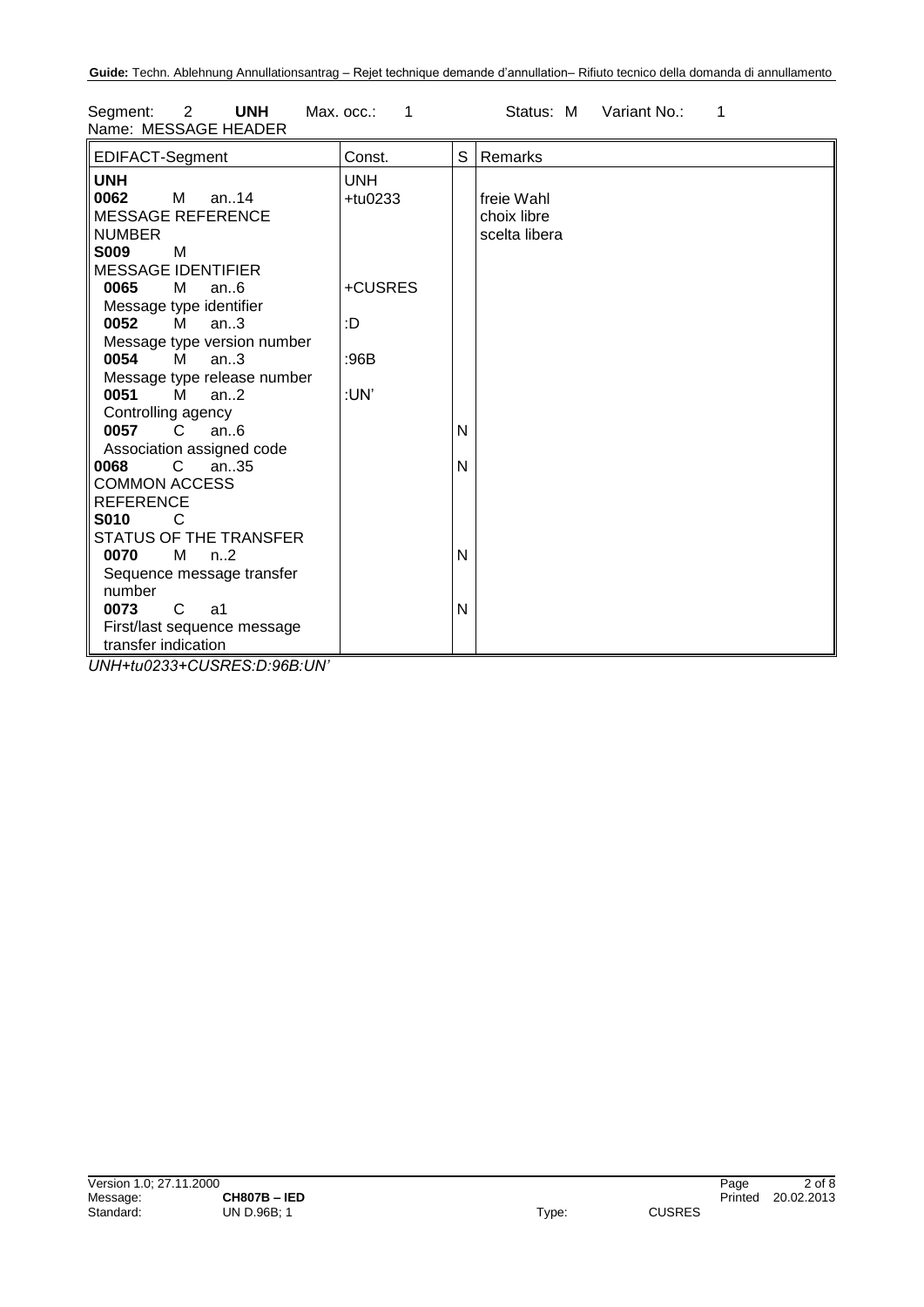| EDIFACT-Segment                     | Const.     | S | Remarks                               |
|-------------------------------------|------------|---|---------------------------------------|
| <b>BGM</b><br>C <sub>002</sub><br>C | <b>BGM</b> |   |                                       |
| DOCUMENT/MESSAGE NAME               |            |   |                                       |
| 1001<br>C<br>an.3                   | $\ddot{}$  |   |                                       |
| Document/message name,              |            |   |                                       |
| coded                               |            |   |                                       |
| 1131<br>$\mathbf{C}$<br>an.3        |            | N |                                       |
| Code list qualifier                 |            |   |                                       |
| 3055<br>an.3<br>C.                  |            | N |                                       |
| Code list responsible agency,       |            |   |                                       |
| coded                               |            |   |                                       |
| 1000<br>C<br>an35                   |            | N |                                       |
| Document/message name               |            |   |                                       |
| C <sub>106</sub><br>C               |            |   |                                       |
| DOCUMENT/MESSAGE                    |            |   |                                       |
| <b>IDENTIFICATION</b>               |            |   |                                       |
| 1004<br>C.<br>an35                  | +d1234566' |   | Deklarationsnummer Spediteur          |
| Document/message number             |            |   | No déclaration transitaire            |
|                                     |            |   | N. dichiarazione spedizioniere (an17) |
| 1056<br>C<br>an.9                   |            | N |                                       |
| Version                             |            |   |                                       |
| 1060<br>C<br>an.6                   |            | N |                                       |
| Revision number                     |            |   |                                       |
| $\mathbf{C}$<br>1225<br>an.3        |            | N |                                       |
| <b>MESSAGE FUNCTION, CODED</b>      |            |   |                                       |
| $\mathsf{C}$<br>4343<br>an.3        |            | N |                                       |
| RESPONSE TYPE, CODED                |            |   |                                       |

Segment: 3 **BGM** Max. occ.: 1 Status: M Variant No.: 1 Name: Beginning of message

*BGM++d1234566'*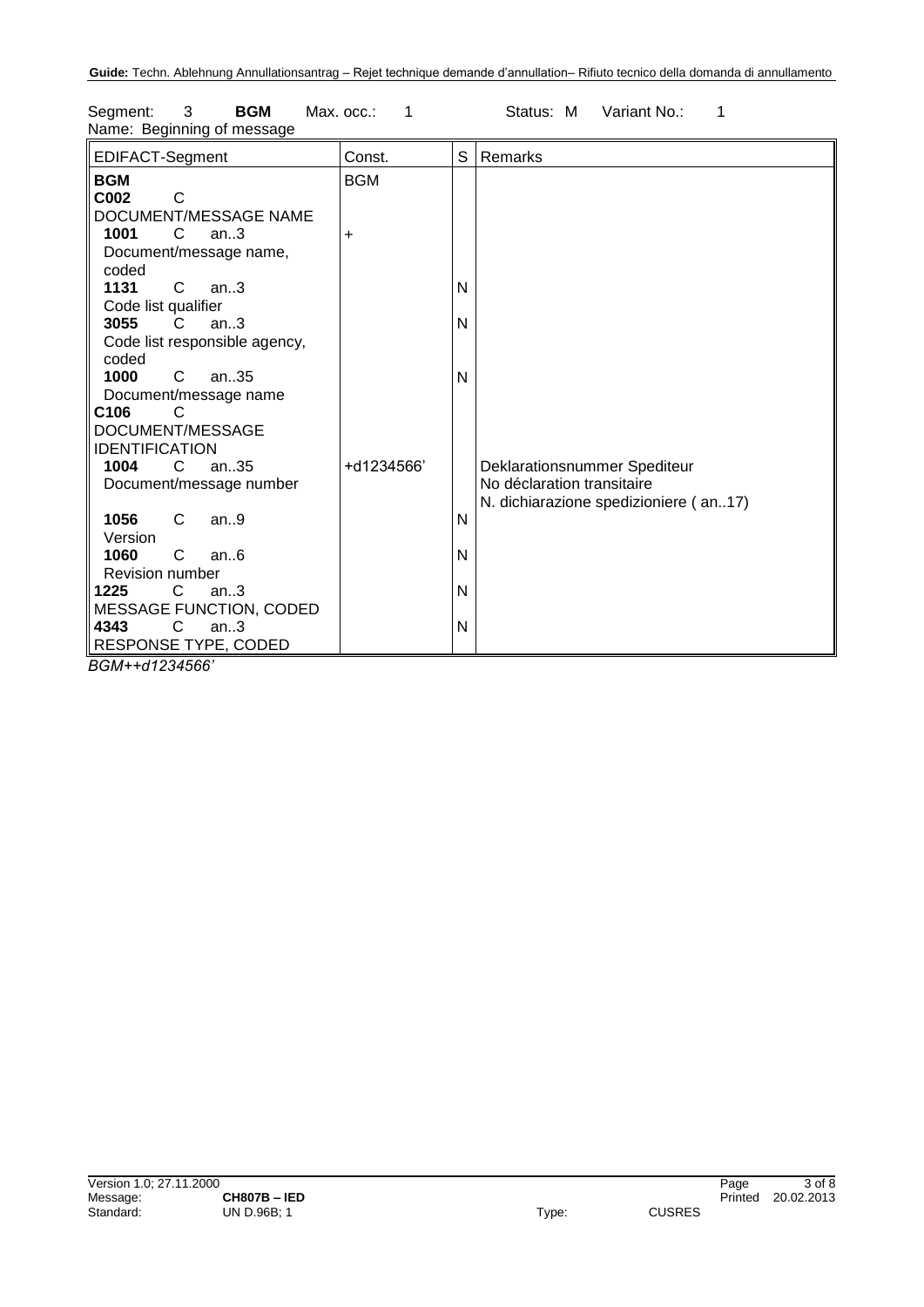| SG <sub>1</sub><br>Segment group:<br>NAD-SG2               | Max. occ.:<br>9 | Variant No.:<br>Status: C<br>1 |
|------------------------------------------------------------|-----------------|--------------------------------|
| <b>NAD</b><br>Segment:<br>10<br>Name: Name and address     | Max. occ.:<br>1 | Variant No.:<br>Status: M<br>1 |
| EDIFACT-Segment                                            | Const.          | S<br>Remarks                   |
| <b>NAD</b>                                                 | <b>NAD</b>      |                                |
| 3035<br>M<br>an.3                                          | $+FW$           |                                |
| PARTY QUALIFIER                                            |                 |                                |
| C082<br>C                                                  |                 |                                |
| PARTY IDENTIFICATION<br><b>DETAILS</b>                     |                 |                                |
| 3039<br>M<br>an35                                          | $+820'$         | Spediteurnummer                |
| Party id. identification                                   |                 | No transitaire                 |
|                                                            |                 | N. spedizioniere (an17)        |
| $\mathsf{C}$<br>1131<br>an.3                               |                 | Ν                              |
| Code list qualifier                                        |                 |                                |
| 3055<br>C<br>an.3                                          |                 | N                              |
| Code list responsible agency,                              |                 |                                |
| coded<br>C058<br>$\mathsf{C}$                              |                 |                                |
| NAME AND ADDRESS                                           |                 |                                |
| 3124<br>М<br>an35                                          |                 | Ν                              |
| Name and address line                                      |                 |                                |
| 3124<br>C<br>an35                                          |                 | Ν                              |
| Name and address line                                      |                 |                                |
| 3124<br>C<br>an35                                          |                 | N                              |
| Name and address line                                      |                 |                                |
| 3124<br>$\mathsf{C}$<br>an35                               |                 | N                              |
| Name and address line                                      |                 |                                |
| 3124<br>C<br>an.35<br>Name and address line                |                 | N                              |
| C080<br>С                                                  |                 |                                |
| PARTY NAME                                                 |                 |                                |
| 3036<br>M<br>an35                                          |                 | Ν                              |
| Party name                                                 |                 |                                |
| 3036<br>C<br>an35                                          |                 | N                              |
| Party name                                                 |                 |                                |
| 3036<br>C<br>an35                                          |                 | $\mathsf{N}$                   |
| Party name                                                 |                 |                                |
| 3036<br>C<br>an35<br>Party name                            |                 | N                              |
| 3036<br>C<br>an35                                          |                 | N                              |
| Party name                                                 |                 |                                |
| 3045<br>an.3<br>C                                          |                 | N                              |
| Party name format, coded                                   |                 |                                |
| C059<br>C                                                  |                 |                                |
| <b>STREET</b>                                              |                 |                                |
| 3042<br>M<br>an35                                          |                 | N                              |
| Street and number/p.o. box<br>3042<br>$\mathsf{C}$<br>an35 |                 | N                              |
| Street and number/p.o. box                                 |                 |                                |
| 3042<br>$\mathsf{C}$<br>an35                               |                 | N                              |
| Street and number/p.o. box                                 |                 |                                |
| 3042<br>$\mathsf{C}$<br>an35                               |                 | N                              |
| Street and number/p.o. box                                 |                 |                                |
| $\mathsf{C}$<br>3164<br>an35                               |                 | N                              |
| <b>CITY NAME</b>                                           |                 |                                |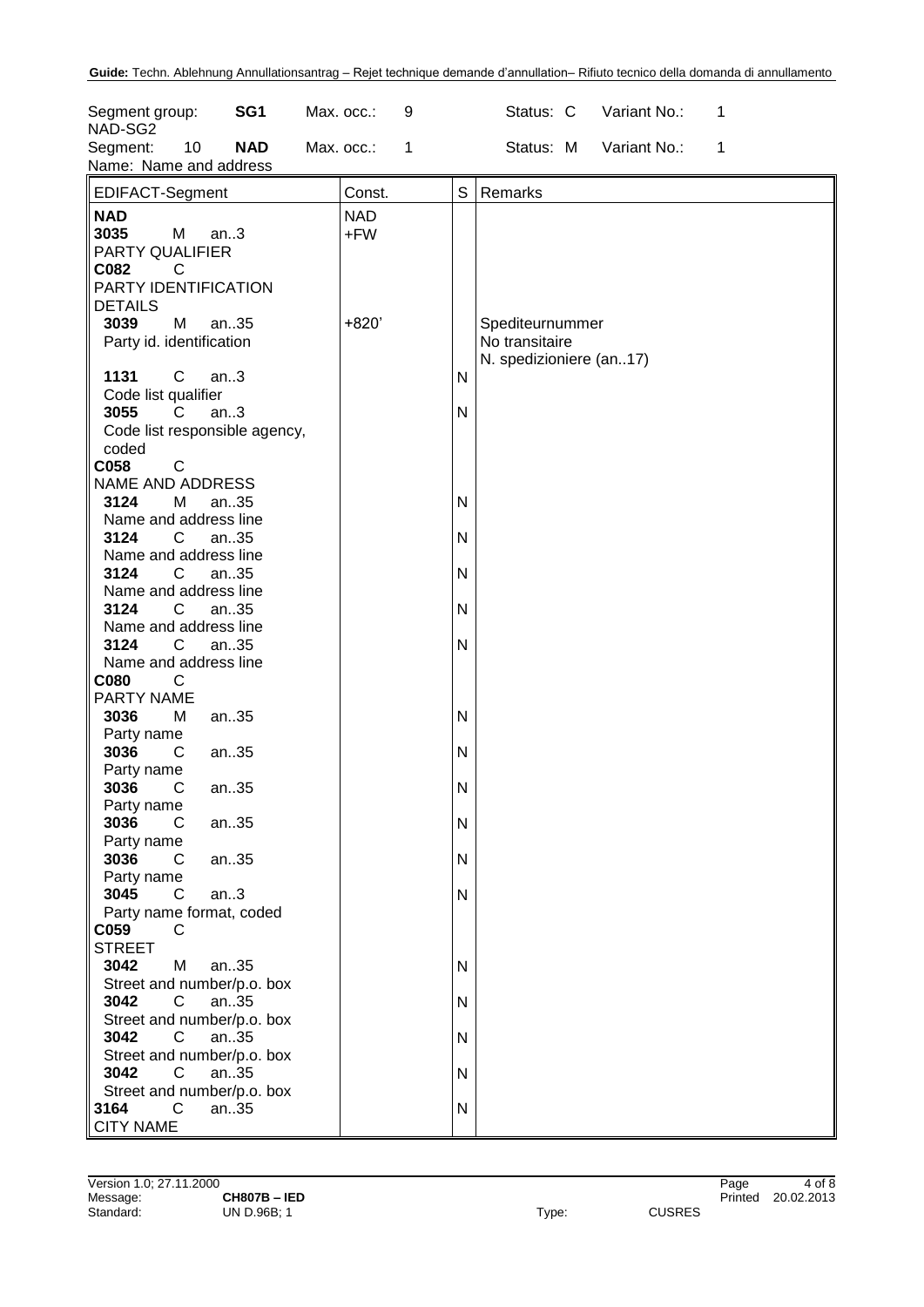| 10<br><b>NAD</b><br>Segment: | Max. occ.: |   | Variant No.:<br>Status: M |
|------------------------------|------------|---|---------------------------|
| EDIFACT-Segment              | Const.     | S | Remarks                   |
| 3229<br>an.9                 |            | N |                           |
| COUNTRY SUB-ENTITY           |            |   |                           |
| IDENTIFICATION               |            |   |                           |
| 3251<br>an.9                 |            | N |                           |
| POSTCODE IDENTIFICATION      |            |   |                           |
| <b>3207</b><br>an.3          |            | N |                           |
| COUNTRY, CODED               |            |   |                           |
|                              |            |   |                           |

*NAD+FW+820'*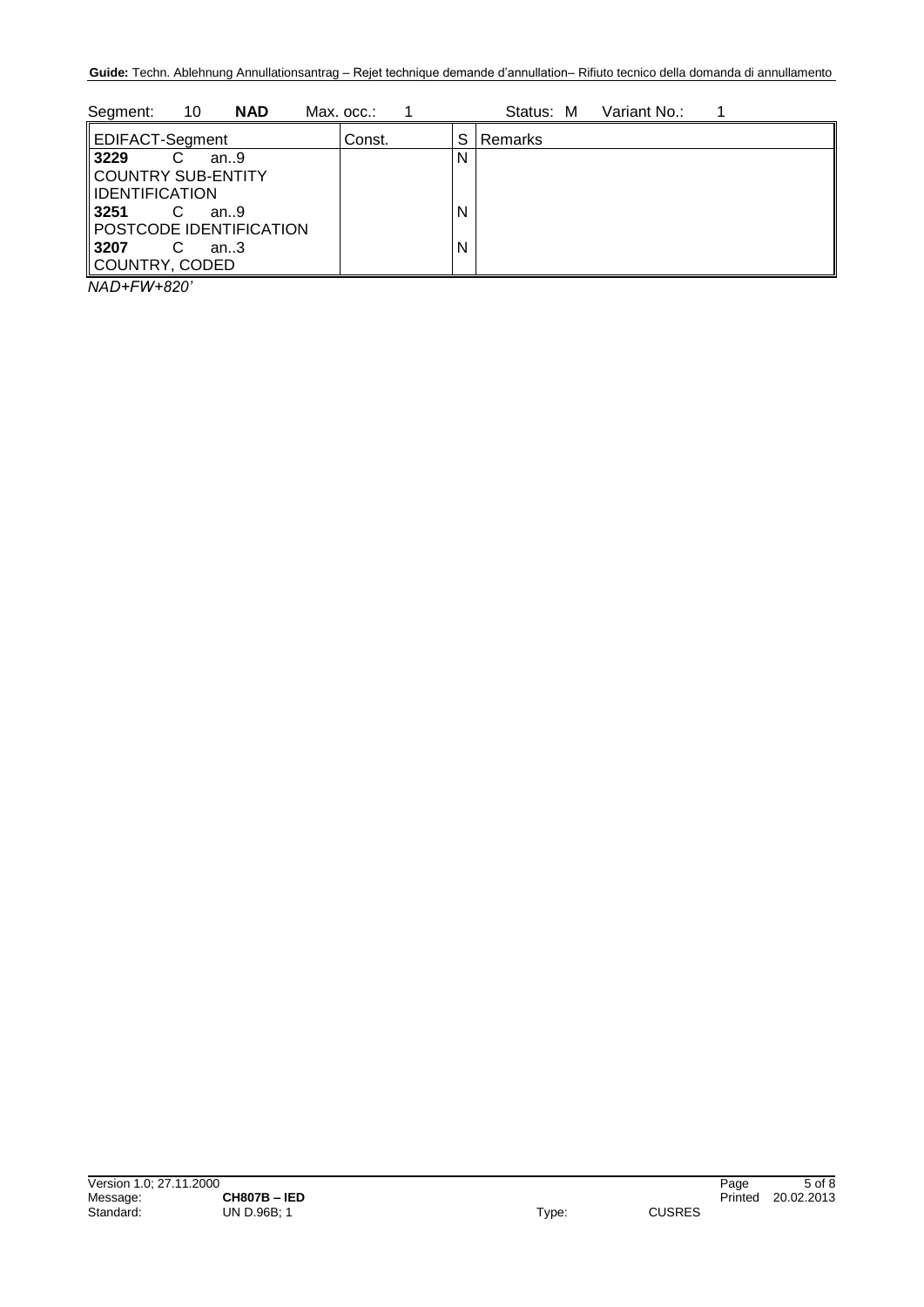| SG4<br>Segment group:<br>ERP-RFF-ERC-FTX<br>16<br><b>ERP</b><br>Segment:<br>Name: Error point details                                                                                                                                                                                                                                                                                                                    | 99<br>Max. occ.:<br>Max. occ.:<br>$\blacksquare$ 1 |                  | Status: C<br>Variant No.:<br>1<br>Status: M<br>Variant No.:<br>1 |
|--------------------------------------------------------------------------------------------------------------------------------------------------------------------------------------------------------------------------------------------------------------------------------------------------------------------------------------------------------------------------------------------------------------------------|----------------------------------------------------|------------------|------------------------------------------------------------------|
| EDIFACT-Segment                                                                                                                                                                                                                                                                                                                                                                                                          | Const.                                             | S                | Remarks                                                          |
| <b>ERP</b><br>C701<br>C<br><b>ERROR POINT DETAILS</b><br>1049<br>C.<br>an.3<br>Message section, coded<br>1052<br>$\mathsf{C}$<br>an35<br>Message item number<br>1054<br>C.<br>n6<br>Message sub-item number<br>C853<br>C.<br><b>ERROR SEGMENT POINT</b><br><b>DETAILS</b><br>9166<br>C<br>an.3<br>Segment tag<br>$\mathsf{C}$<br>1050<br>an.10<br>Sequence number<br>1159<br>C.<br>an.3<br>Sequence number source, coded | <b>ERP</b><br>$+5'$<br>:000011234'                 | N<br>N<br>N<br>N | Fehlernummer<br>No d'erreur<br>N. dell'errore (n9)               |

*ERP+5:000011234'*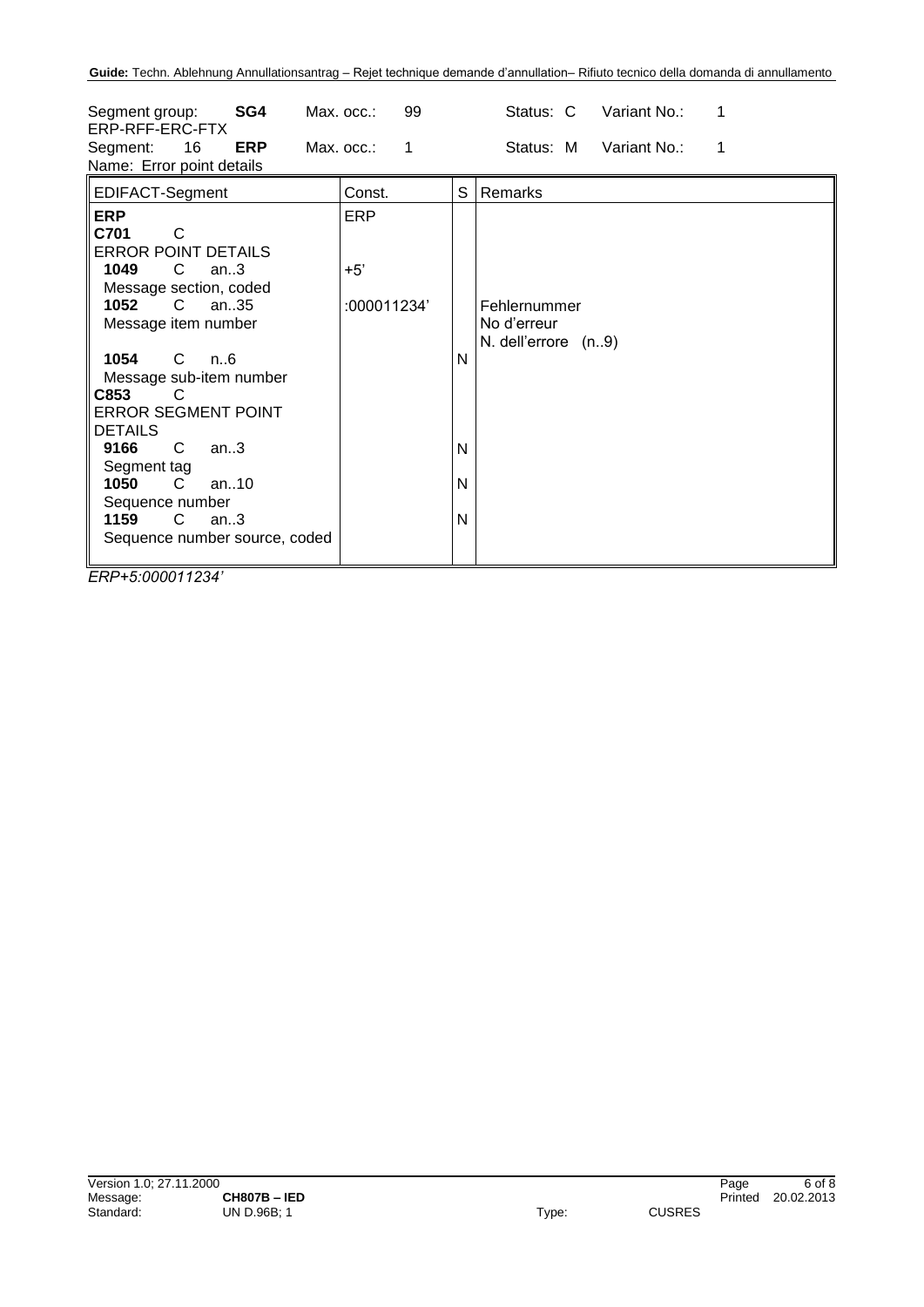Segment: 53 **UNT** Max. occ.: 1 Status: M Variant No.: 1 Name: MESSAGE TRAILER

| EDIFACT-Segment                                                                                                                             | Const.                            | S | Remarks      |
|---------------------------------------------------------------------------------------------------------------------------------------------|-----------------------------------|---|--------------|
| <b>UNT</b><br>0074<br>м<br>n. 6<br>∥NUMBER OF SEGMENTS IN A<br>∥MESSAGE<br>   0062<br>M<br>an14<br>$\parallel$ MESSAGE REFERENCE<br>∥NUMBER | <b>UNT</b><br>$+5$<br>$+$ tu0233' |   | $=$ UNH 0062 |

*UNT+5+ tu0233'*